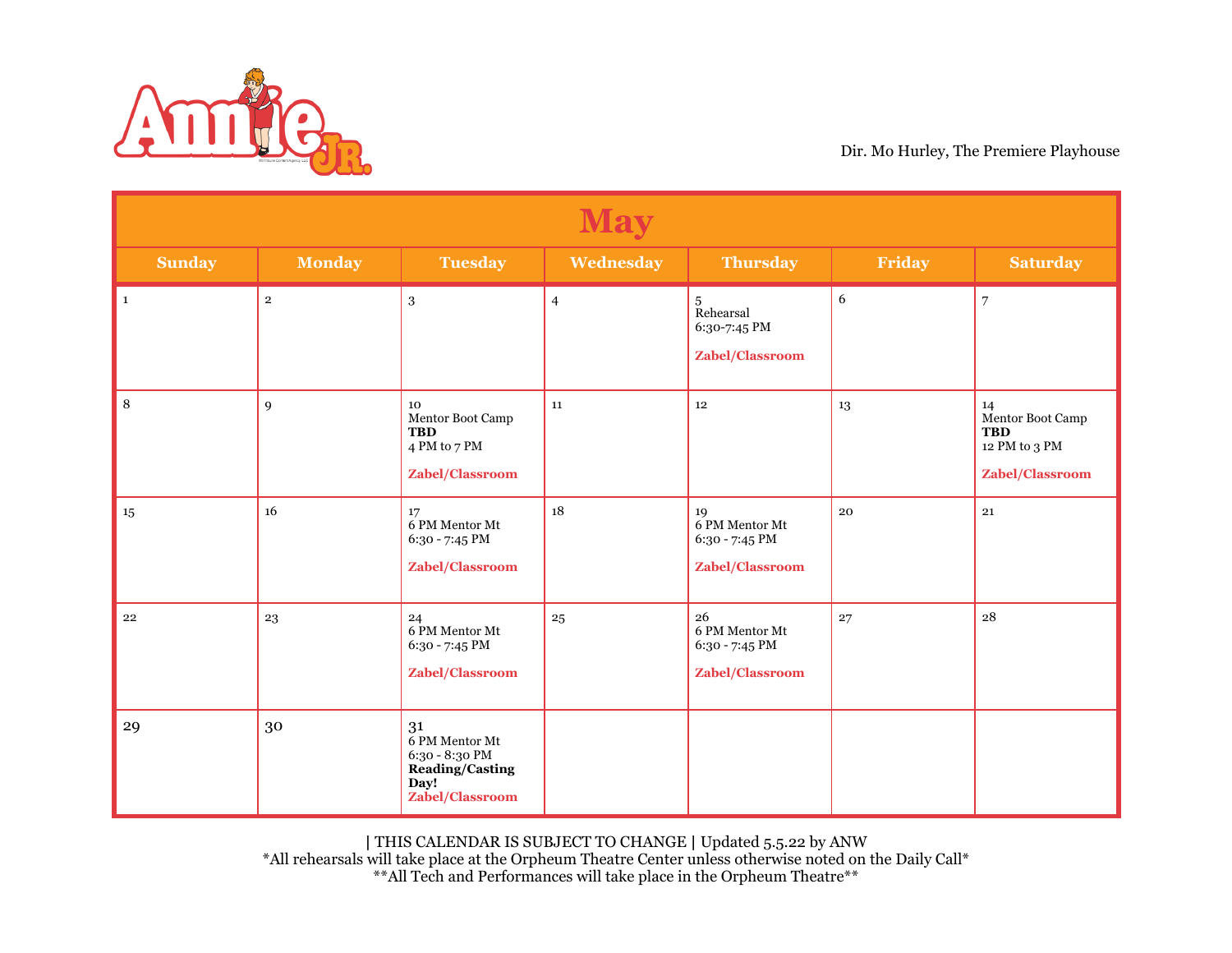

| June          |                                                             |                                                             |              |                                                                                                   |                                                                                      |                 |  |
|---------------|-------------------------------------------------------------|-------------------------------------------------------------|--------------|---------------------------------------------------------------------------------------------------|--------------------------------------------------------------------------------------|-----------------|--|
| <b>Sunday</b> | <b>Monday</b>                                               | <b>Tuesday</b>                                              | Wednesday    | <b>Thursday</b>                                                                                   | Friday                                                                               | <b>Saturday</b> |  |
|               |                                                             |                                                             | $\mathbf{1}$ | $\overline{2}$<br>6 PM Mentor Mt<br>$6:30 - 7:45$ PM<br><b>Music Rehearsal</b><br>Zabel/Classroom | 3<br>6 PM Mentor Mt<br>$6:30 - 7:45$ PM<br><b>Music Rehearsal</b><br>Zabel/Classroom | $\overline{4}$  |  |
| $\sqrt{5}$    | 6<br>6 PM Mentor Mt<br>$6:30 - 7:45$ PM<br>Zabel/Classroom  | 6 PM Mentor Mt<br>$6:30 - 7:45$ PM<br>Zabel/Classroom       | 8            | q<br>6 PM Mentor Mt<br>$6:30 - 7:45$ PM<br>Zabel/Classroom                                        | 10<br>6 PM Mentor Mt<br>$6:30 - 7:45$ PM<br>Zabel/Classroom                          | 11              |  |
| 12            | 13<br>6 PM Mentor Mt<br>6:30 - 7:45 PM<br>Zabel/Classroom   | 14<br>6 PM Mentor Mt<br>$6:30 - 7:45$ PM<br>Zabel/Classroom | 15           | 16<br>6 PM Mentor Mt<br>$6:30 - 7:45$ PM<br>Zabel/Classroom                                       | 17<br>6 PM Mentor Mt<br>6:30 - 7:45 PM<br><b>Zabel/Classroom</b>                     | 18              |  |
| 19            | 20<br>6 PM Mentor Mt<br>$6:30 - 7:45$ PM<br>Zabel/Classroom | 21<br>6 PM Mentor Mt<br>6:30 - 7:45 PM<br>Zabel/Classroom   | 22           | 23<br>6 PM Mentor Mt<br>$6:30 - 7:45$ PM<br>Zabel/Classroom                                       | 24<br>6 PM Mentor Mt<br>6:30 - 7:45 PM<br>Zabel/Classroom                            | 25              |  |
| 26            | 27<br>6 PM Mentor Mt<br>6:30 - 7:45 PM<br>Zabel/Classroom   | 28<br>6 PM Mentor Mt<br>$6:30 - 7:45$ PM<br>Zabel/Classroom | 29           | 30<br>6 PM Mentor Mt<br>$6:30 - 7:45$ PM<br>Zabel/Classroom                                       |                                                                                      |                 |  |

**|** THIS CALENDAR IS SUBJECT TO CHANGE **|** Updated 5.5.22 by ANW

\*All rehearsals will take place at the Orpheum Theatre Center unless otherwise noted on the Daily Call\* \*\*All Tech and Performances will take place in the Orpheum Theatre\*\*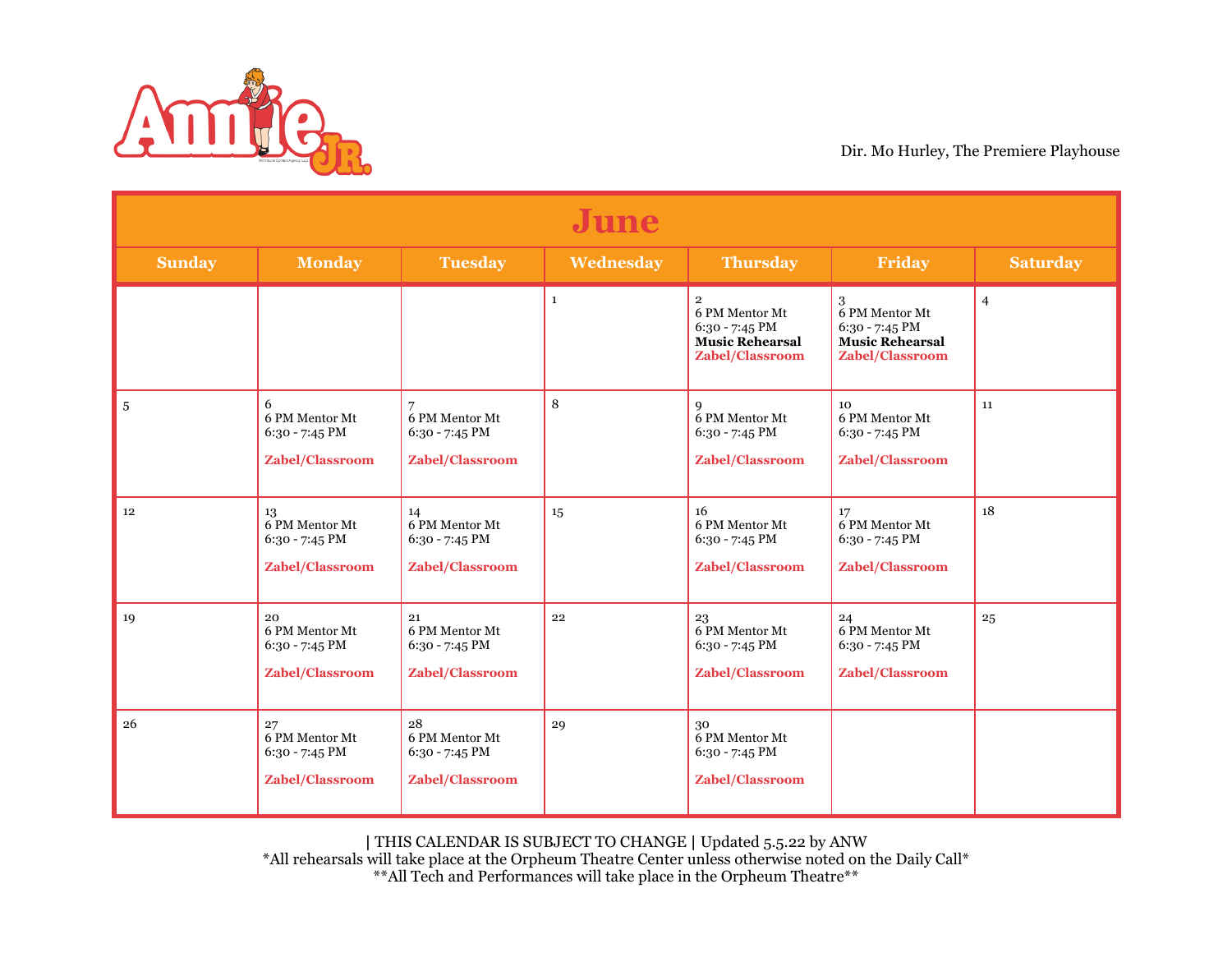

| <b>July</b>   |                                                           |                                                                  |           |                                                                    |                                                                         |                 |  |
|---------------|-----------------------------------------------------------|------------------------------------------------------------------|-----------|--------------------------------------------------------------------|-------------------------------------------------------------------------|-----------------|--|
| <b>Sunday</b> | <b>Monday</b>                                             | <b>Tuesday</b>                                                   | Wednesday | <b>Thursday</b>                                                    | Friday                                                                  | <b>Saturday</b> |  |
|               |                                                           |                                                                  |           |                                                                    | 1<br>6 PM Mentor Mt<br>6:30 - 7:45 PM<br>Zabel/Classroom                | $\mathbf{2}$    |  |
| $\,3$         | $\overline{4}$<br>Independence Day<br><b>No Rehearsal</b> | 5<br>6 PM Mentor Mt<br>$6:30 - 7:45$ PM<br>Zabel/Classroom       | 6         | 6 PM Mentor Mt<br>$6:30 - 7:45$ PM<br>Zabel/Classroom              | 8<br>6 PM Mentor Mt<br>$6:30 - 7:45$ PM<br>Zabel/Classroom              | 9               |  |
| 10            | 11<br>6 PM Mentor Mt<br>6:30 - 7:45 PM<br>Zabel/Classroom | 12<br>6 PM Mentor Mt<br>6:30 - 7:45 PM<br>Zabel/Classroom        | 13        | 14<br><b>No Rehearsal</b>                                          | 15 <sub>15</sub><br>6 PM Mentor Mt<br>6:30 - 7:45 PM<br>Zabel/Classroom | 16              |  |
| 17            | 18<br>6 PM Mentor Mt<br>6:30 - 7:45 PM<br>Zabel/Classroom | 19<br>6 PM Mentor Mt<br>6:30 - 7:45 PM<br>Zabel/Classroom        | 20        | 21<br>6 PM Mentor Mt<br>$6:30 - 7:45$ PM<br><b>Zabel/Classroom</b> | 22<br>6 PM Mentor Mt<br>6:30 - 7:45 PM<br><b>Zabel/Classroom</b>        | 23              |  |
| 24            | 25<br>6 PM Mentor Mt<br>6:30 - 7:45 PM<br>Zabel/Classroom | 26<br>6 PM Mentor Mt<br>6:30 - 7:45 PM<br><b>Zabel/Classroom</b> | 27        | 28<br>6 PM Mentor Mt<br>6:30 - 7:45 PM<br>Zabel/Classroom          | 29<br>6 PM Mentor Mt<br>6:30 - 7:45 PM<br><b>Zabel/Classroom</b>        | 30              |  |

**|** THIS CALENDAR IS SUBJECT TO CHANGE **|** Updated 5.5.22 by ANW

\*All rehearsals will take place at the Orpheum Theatre Center unless otherwise noted on the Daily Call\* \*\*All Tech and Performances will take place in the Orpheum Theatre\*\*